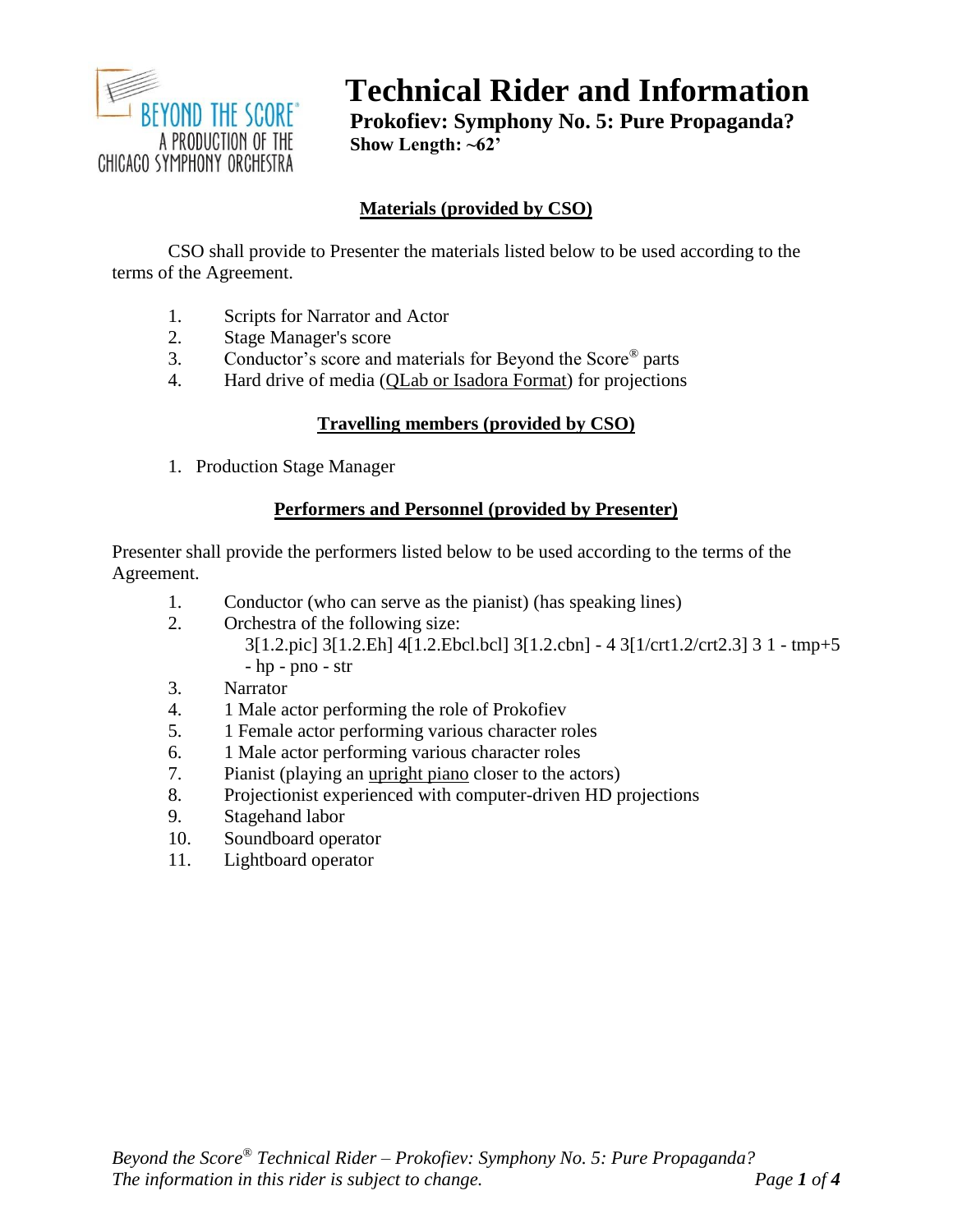# **TECHNICAL INFORMATION**

## **CSO agrees to furnish the following at CSO's expense:**

- -- Hard-drive and access to online storage with show multimedia in **QLAB** format.
- -- Scripts for actors
- -- Cuing score for Production Stage Manager

# **Presenter agrees to furnish the following at Presenter's expense:**

## *SOUND* (Subject to advance)

-- Sound equipment to amplify spoken word clearly and consistently throughout concert hall; 2 wireless headset microphones (DPA 4065 or equivalent); sound to be mixed from in-house position. Back-up microphones for actors are recommended.

-- CD player or audio playback laptop (recommended) and operator are needed for all nonorchestral rehearsals to play orchestral excerpts. Excerpts will be provided as CD and as MP3/playlist, and should be played through the primary sound system.

-- Clearcom system for communication between Production Stage Manager, soundman, lightboard operator and projectionist, and musical excerpt player for non-orchestral rehearsals.

## *LIGHTING* (Subject to advance)

- -- Specials focused as follows:
	- narrator and actor (downstage left)
	- conductor/keyboards and soprano at fortepiano (center stage)
	- soprano/mimes/solo violinist (downstage right)

-- Stand lights for orchestra members and conductor powered from light board and dimmable; recommend use of hoods or other masking device for orchestra stand lights to minimize spill onto screen. Stand lights to be removed at intermission (2nd half of concert in regular concert lighting).

#### *PROJECTION/SCREEN for Primary projections* (Subject to advance)

-- Minimum 15' x 20' screen to accommodate 4:3 aspect ratio images centered above orchestra as needed for optimal sightlines (retractable screen is optimal).

--Appropriate location from which to project with appropriate power requirements for projection equipment.

-- -- Projector should feature a minimum resolution of 1920 X 1200 and a minimum brightness of 14,000 lumens. Appropriate lenses based on throw distance and hall.

-- A main projection computer consisting of a **MacPro [\*\*This is a desktop tower computer and NOT a MacBook Pro Laptop]\*\*\*** or similar model running MacOS 10.11 or later. The computer must have a Retina display and at least a quad-core processor, a Solid State Hard Drive, a minimum of 8GB of RAM, and a minimum of 2GB of video RAM. This computer should have its own wired dedicated monitor, keyboard, and mouse (or pointing device).

— This show has embedded audio. As such, the projection computer must have the ability to output audio. A stereo audio connection to the venue's sound system is necessary. This can be via the built-in audio output (3.5mm), or using a digital audio interface.

-- Backup computer recommended. Backup computer should mirror the projection computer, but a MacBook Pro with Retina display (2014 or later) can be used as a backup as needed. Note that used in place of a second MacPro as a backup.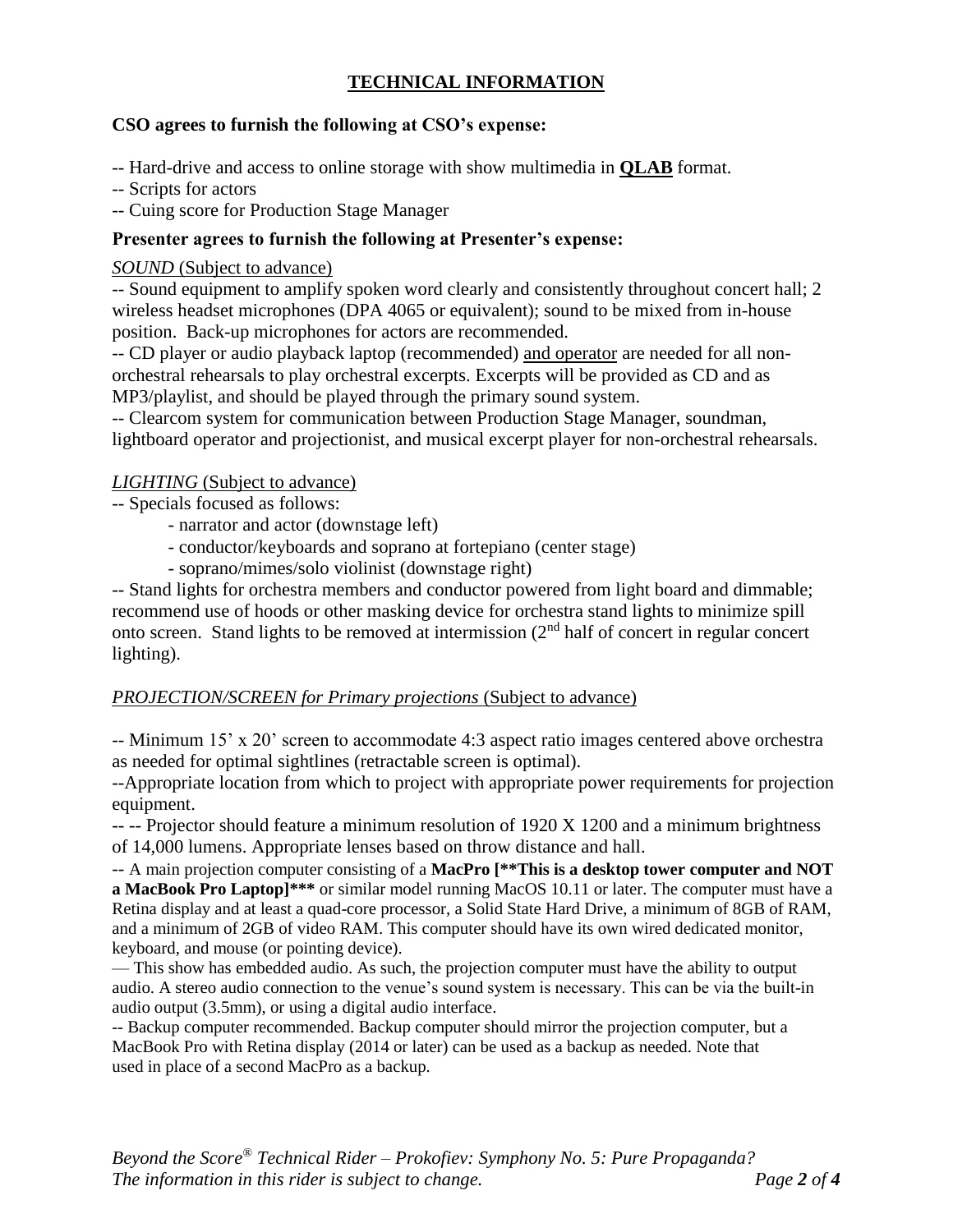-- 2 "now serving" [downstage left, downstage right or in house] number displays indicating to orchestra the current/next excerpt. Librarian (or other qualified person) follows along in script and advances numbers with remote when appropriate. Effect can be accomplished with laptop running PowerPoint and 2 monitors onstage in view of the musicians. We recommend this be operated by the same individual who operates music examples for non-orchestral rehearsals.

--Presenter will be required to download and rent via temporary license appropriate projection software as required by show. Projection format will be in QLab format.

--A Folsom Screen Pro switcher (or similar switcher) is necessary if using a backup computer

-- All necessary cables and distribution

#### *PROPS and COSTUMES*

-- Upright piano/bench (in addition to orchestral piano)

- -- Chairs for narrator and actors.
- -- Costumes:

Male Actor 1 (Prokofiev)

Period suit and tie.

Male Actor 2 (character role)

Period non-specific uniform (more spare, no tie/or official-looking suit) Female Actor (character role)

Simple period dress/hair for female actor performing character roles. Pianist (Period suit and tie)

#### O*THER*

-- Placement for Production Stage Manager in front of house position (i.e., booth) or backstage with video monitors (one large overall stage view and one conductor view) and audio monitor. -- Music stand with stand light and ClearCom in central main-floor location for rehearsals as requested by Production Stage Manager

-- Stagehand labor required to focus and run lighting, mix amplified sound, and rig screen. Projectionist to set and run projection, including switching of called images. (Soundboard operator, light board operator, projectionist and other personnel involved in concert should be present at all rehearsals, including run-throughs.).

-- 1 stand or podium (that can accommodate stand light) for narrator (actors hold folders/binders with script).

#### **MARKETING AND PROMOTION**

Presenter must adhere to the following guidelines for all promotion of Beyond the Score®:

i. Unless given prior written consent, the title text as presented on all text only written material, including but not limited to program books, press releases, ad copy, etc.) shall be presented as below, of the same font and size, and included in a font equal to at least the average font on the promotional materials. The title shall appear as follows:

#### **Beyond the Score®: Pure Propaganda? Prokofiev: Symphony No. 5**

\*\*It is understood that presenter may have institutional styles and guidelines for the spelling or formatting of certain titles of works. As such, agreement for any changes to the above title is per mutual agreement between presenter and CSO.